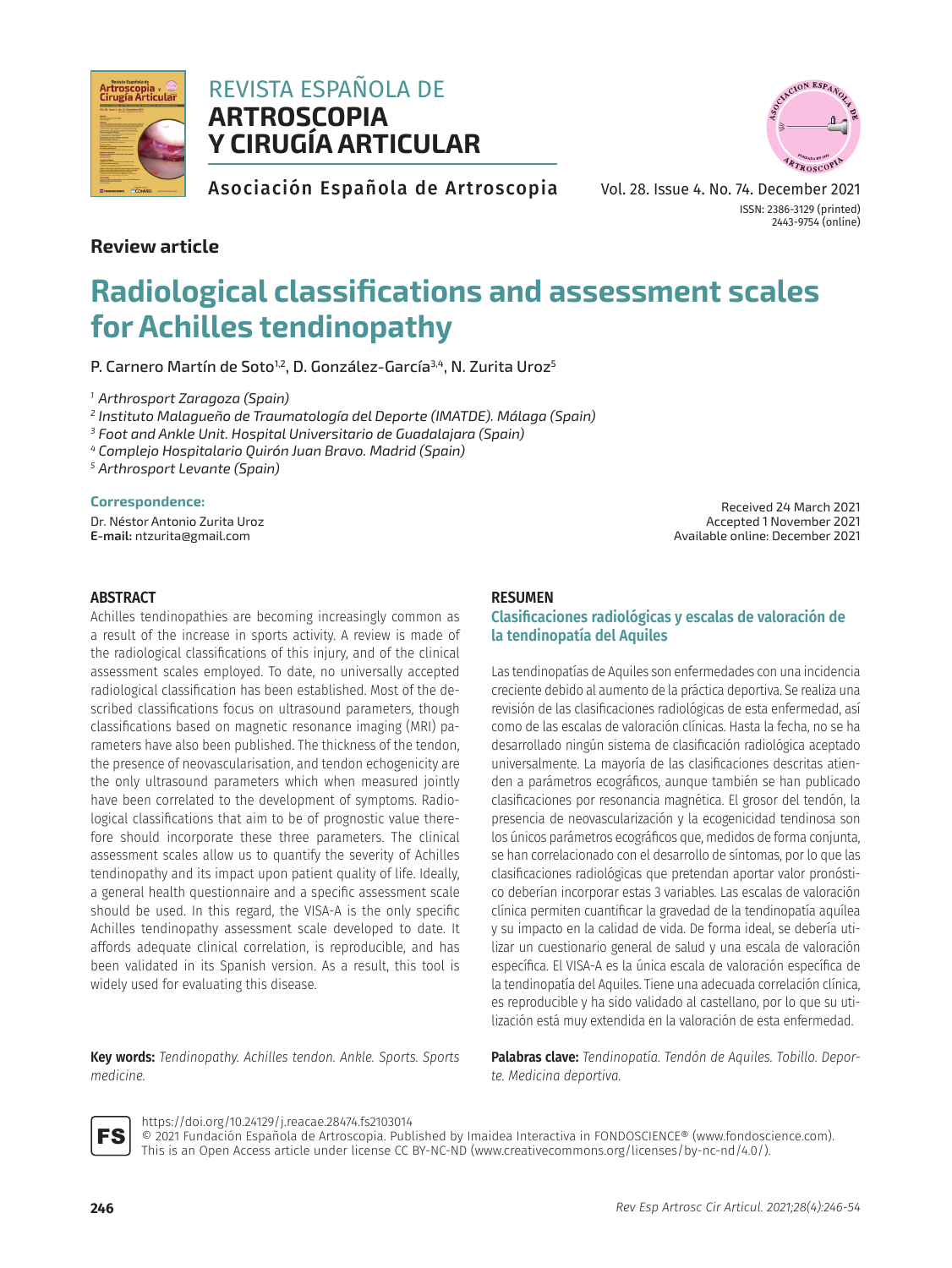## **Introduction**

The incidence of disorders of the foot and ankle has increased in recent years as a result of the growth in sports activities<sup>(1)</sup>. Disease conditions of the Achilles tendon account for a very important percentage of these disorders, and can result in great disability and worsening of patient quality of life.

At present, radiological evaluation of Achilles tendinopathy is very important as a complement to the clinical information. Different radiological classifications have been proposed, which ideally should afford data on the disease in question, as well as contribute prognostic information to help decide which treatment to provide according to the stage of the tendinopathy.

The clinical assessment scales have been developed with the same purpose in mind. These are evaluating tools used to measure different characteristics of the disease with a view to assessing the effects of treatment upon patient health. At least 139 scales have been used to evaluate the clinical outcomes in patients with disorders of the ankle and foot $(2)$ . Of these scales, only some can be used to evaluate Achilles tendinopathy, and there is no clear consensus as to which clinical assessment scale should be used on a systematic basis<sup>(3,4)</sup>.

The present study offers a review of the radiological classifications of Achilles tendinopathy, and of the clinical assessment scales applicable to such disease.

## **Radiological classifications of Achilles tendinopathy**

Although studies have been made of the prognostic usefulness of many radiological variables in Achilles tendinopathy, there is no agreement as to which of them are important enough to serve as the basis for a universal classification system<sup>(4)</sup>. For this reason, different classification models have been proposed depending on the ra diological variable analysed  $-$  though none of them can be taken to constitute a clear reference standard. Table 1 provides a summarised comparison of the classifications which are described below.

## *Archambault ultrasound classification(5)*

The authors of this classification conducted a retrospective review of the ultrasound findings in a series of consecutive cases diagnosed with non-insertional Achilles tendinopathy. The findings were classified into three types according to the thickness of the tendon and its ultrasound appearance over the long axis:

• Grade I. Tendon of normal appearance: parallel tendon margins and fibrillar ultrasound structure.

• Grade II. Thickened tendon: non-parallel margins, increased tendon thickness and fibrillar structure.

• Grade III. Tendon with hypoechoic zones and altered fibrillar ultrasound structure, with or without tendon thickening.

This classification was not found to be useful from the prognostic perspective, since no significant differences were observed between the ultrasound grades and the persistence of symptoms following conservative treatment at 24 months of follow-up<sup>(5)</sup>.

#### *Chan classification(6)*

This is an anatomical classification that divides tendinopathies according to the affected region of the tendon. In this respect, three zones of the Achilles tendon are distinguished based on sagittal MRI images or ultrasound images over the long axis:

• Intramuscular tendon: muscle fibers are seen to be still inserted within the trajectory of the tendon.

• Free tendon: absence of muscle fibers; this zone in turn can be divided into three subzones of similar length:

| Proximal. |
|-----------|

– Middle.

• Calcaneal insertion: at the

confluence between the tendon and the posterior calcaneal tuberosity.

The publication in which this classification was described was not accompanied by a case series to demonstrate its clinical correlation or prognostic value. The clinical usefulness of this tool is therefore limited.

| Table 1. Comparison of the radiological classifications of Achilles tendinopathy |
|----------------------------------------------------------------------------------|
|                                                                                  |

|                                 | Radiological<br>method | Variable measured                        | <b>Clinical correlation</b> | <b>Yes</b>     |
|---------------------------------|------------------------|------------------------------------------|-----------------------------|----------------|
| Achambault                      | Ultrasound             | • Thickness<br>• Ultrasound<br>structure | No                          | No             |
| Chan                            | Ultrasound             | Location of the<br>lesion                | No                          | No             |
| Shalabi                         | <b>MRI</b>             | Contrast uptake                          | Yes                         | N <sub>0</sub> |
| Öhberg                          | Ultrasound             | Neovascularisation                       | Yes                         | Yes            |
| Del Buono                       | Ultrasound             | Neovascularisation                       | No                          | N <sub>0</sub> |
| MRI: magnetic resonance imaging |                        |                                          |                             |                |

<sup>–</sup> Distal.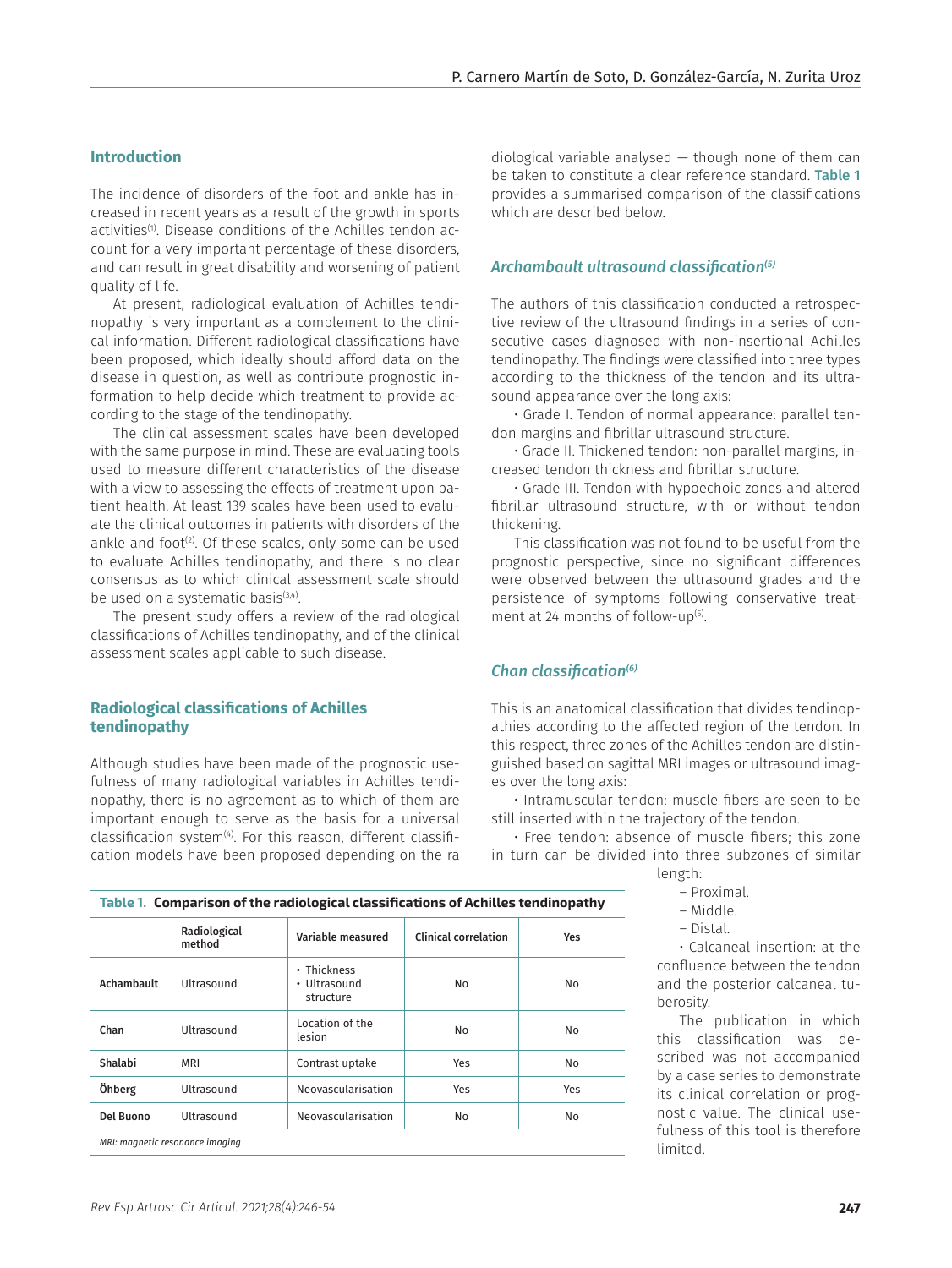## *Öhberg score of tendon neovascularisation(7)*

It has often been postulated that the appearance of neovascularisation in a pathological tendon is related to the development of pain<sup>(8,9)</sup>. Different studies have attempted to quantify the degree of neovascularisation with a view to assessing the effectiveness of different therapies<sup>(7,9)</sup>. The Öhberg score is the most widely used classification and recognises 5 types of tendon according to the number of neovessels observed in the ultrasound study:

• Grade 0: no intratendon vascularisation.

• Grade 1+: 1 or 2 small vessels in the anterior portion of the tendon.

• Grade 2+: 2 vessels located at any point of the tendon.

• Grade 3+: 3 vessels located at any point of the tendon.

• Grade 4+: > 3 vessels located at any point of the tendon.

## *Del Buono classification of tendon neovascularisation(6)*

This is an ultrasound classification of the grade of neovascularisation of the pathological tendon:

• Grade I: 1 altered vessel in the tendon.

• Grade II: 2 altered vessels in the tendon.

• Grade III: neovascularisation enveloping < 50% of the thickness of the tendon.

• Grade IV: neovascularisation enveloping 50-90% of the thickness of the tendon.

• Grade V: neovascularisation enveloping > 90% of the thickness of the tendon.

This again is a morphological classification in which the authors conducted no clinical or prognostic validation.

## **Table 2. SF-12**

|           |           | 1. In general, you would say your health condition is |         |      |
|-----------|-----------|-------------------------------------------------------|---------|------|
|           |           |                                                       |         |      |
| Excellent | Very good | Good                                                  | Regular | Poor |

The following questions refer to activities or things you could do on a normal day. Does your current health condition limit any of these activities? If so, how much?

|                                                                                                               | 1. Yes, it limits<br>me very much | 2. Yes, it limits me<br>a little | 3. No, it does not<br>limit me at all |
|---------------------------------------------------------------------------------------------------------------|-----------------------------------|----------------------------------|---------------------------------------|
| 2. Moderate exertion, such as moving<br>a table, vacuuming the floor, go<br>bowling, or walk for over an hour |                                   |                                  |                                       |
| 3. Walking up several flights of stairs                                                                       |                                   |                                  |                                       |

In the last 4 weeks, have you experienced any of the following problems at work or in your daily activities because of your physical health?

|                                                                                  | 1. YES | 2. NO |
|----------------------------------------------------------------------------------|--------|-------|
| 4. Did you do less than what you would have liked?                               |        |       |
| 5. Did you have to stop doing some tasks at work or in your<br>daily activities? |        |       |

In the last 4 weeks, have you experienced any of the following problems at work or in your daily activities because of some emotional condition (e.g., sadness, depression, nervousness)?

|                                                                             | 1. YES | 2. NO |
|-----------------------------------------------------------------------------|--------|-------|
| 6. Did you do less than what you would have liked?                          |        |       |
| 7. Were you less careful than usual at work or in your daily<br>activities? |        |       |

8. In the last 4 weeks, to what degree did pain complicate your usual work (including work outside the home and your daily chores)?

| Not at all<br>a little<br>Quite a lot<br>Regular | A lot |
|--------------------------------------------------|-------|
|--------------------------------------------------|-------|

The following questions refer to how you feel and how things have been going for you in the last 4 weeks. For each question, choose the answer that comes closest to how you have felt. In the last 4 weeks, how often...

|                                                                                                     | Always | 2<br>Almost<br>always | 3<br><b>Often</b> | 4<br><b>Sometimes</b> | Only once<br>in a while | 6<br><b>Never</b> |
|-----------------------------------------------------------------------------------------------------|--------|-----------------------|-------------------|-----------------------|-------------------------|-------------------|
| 9.  have you felt calm<br>and at ease?                                                              |        |                       |                   |                       |                         |                   |
| 10.  have you had a lot<br>of energy?                                                               |        |                       |                   |                       |                         |                   |
| 11.  have you felt<br>despondent and<br>sad?                                                        |        |                       |                   |                       |                         |                   |
| 12. In the last 4 weeks, how often have your physical health or emotional problems complicated your |        |                       |                   |                       |                         |                   |

social activities (such as visiting friends or family)? 1 Always 2 Almost always 3 Sometimes 4 Only once in a while 5 Never

## *Shalabi magnetic resonance imaging classification(10)*

This classification groups Achilles tendinopathy according to the uptake of the pathological tendon following a gado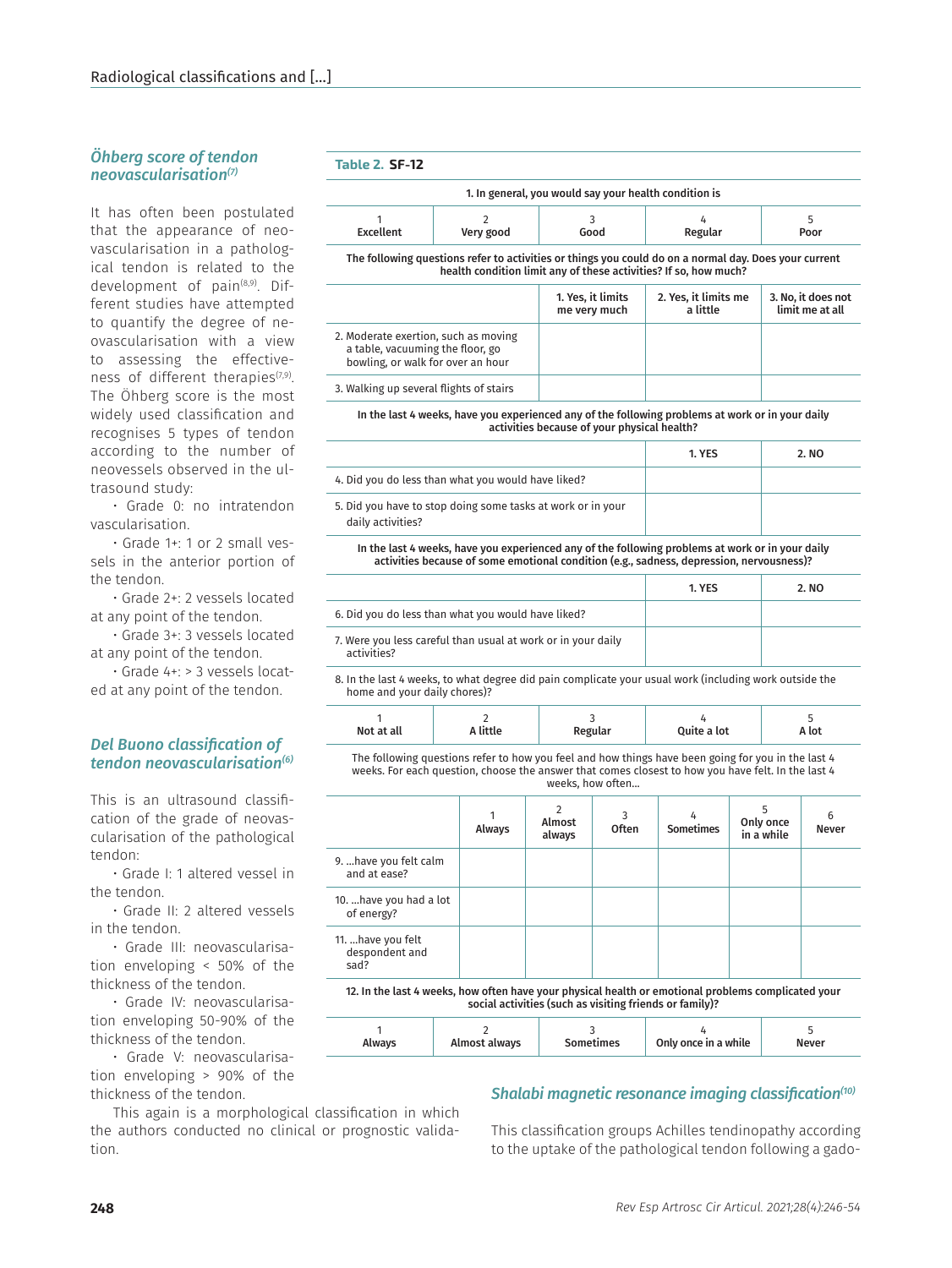linium contrast administration. Four degrees of tendon involvement are considered based on the MRI data:

• Grade 0: no enhanced uptake.

• Grade I: mildly enhanced intrasubstance uptake.

• Grade II: moderately enhanced intrasubstance uptake.

• Grade III: greatly enhanced intrasubstance and peritendinous uptake.

Although this classification was not found to be of prognostic value, it did show an acceptable clinical correlation, since close to 85% of all patients with some degree of tendon involvement before surgery presented lesser involvement at two years of follow-up, with associated clinical improvement<sup>(10)</sup>.

## **Achilles tendinopathy assessment scales**

The measurement of outcomes in orthopaedic surgery and traumatology has become a crucial aspect for knowing the effectiveness of the applied treatments and for publishing objective data in clinical research. In most of the existing assessment scales, the subjective data from the patients themselves are very important, since they have been shown to be better indicators of the final outcome than questionnaires based only on objective clinical  $data<sup>(11)</sup>$ .

At present, the most widespread recommendation in assessing the outcomes of any disease process is to use a generic health questionnaire and another questionnaire specific of the disease in question<sup>(11)</sup>.

A number of questionnaires have been developed that specifically evaluate the function of the ankle and hindfoot, and there is even a specific questionnaire for eval-

| <b>Table 3. AOFAS</b>                                   |                  |                                                                                                   |                                                                 |                                       |                                                                                                         |  |
|---------------------------------------------------------|------------------|---------------------------------------------------------------------------------------------------|-----------------------------------------------------------------|---------------------------------------|---------------------------------------------------------------------------------------------------------|--|
|                                                         |                  | PAIN                                                                                              |                                                                 |                                       | 40                                                                                                      |  |
| None                                                    |                  | Mild-Occasional                                                                                   | Moderate, daily                                                 |                                       | Severe, almost always<br>present                                                                        |  |
| 40                                                      |                  | 30                                                                                                | 20                                                              |                                       | $\Omega$                                                                                                |  |
|                                                         |                  | <b>FUNCTION</b>                                                                                   |                                                                 |                                       | 50                                                                                                      |  |
|                                                         |                  | <b>ACTIVITY LIMITATIONS / SUPPORT REQUIREMENTS</b>                                                |                                                                 |                                       |                                                                                                         |  |
| No limitations, no<br>support                           |                  | No limitation of daily<br>activities. limitation of<br>recreational activities.<br>no support     | Limited daily and<br>recreational activities,<br>cane           |                                       | Severe limitation of<br>daily and recreational<br>activities, walker,<br>crutches, wheelchair,<br>brace |  |
| 10                                                      |                  | $\overline{7}$                                                                                    | 4                                                               |                                       | $\Omega$                                                                                                |  |
|                                                         |                  | MAXIMUM WALKING DISTANCES (BLOCKS)                                                                |                                                                 |                                       |                                                                                                         |  |
| > 6                                                     |                  | $4 - 6$                                                                                           | $1 - 3$                                                         |                                       | < 1                                                                                                     |  |
| 5                                                       |                  | 4                                                                                                 | $\overline{2}$                                                  |                                       | 0                                                                                                       |  |
|                                                         |                  | <b>WALKING SURFACES</b>                                                                           |                                                                 |                                       |                                                                                                         |  |
| No difficulty on any surface                            |                  |                                                                                                   | Some difficulty on uneven<br>terrain, stairs, inclines, ladders |                                       | Severe difficulty on uneven<br>terrain, stairs, inclines, ladders                                       |  |
| 5                                                       |                  |                                                                                                   | 3                                                               |                                       | $\Omega$                                                                                                |  |
|                                                         |                  | <b>GAIT ABNORMALITY</b>                                                                           |                                                                 |                                       |                                                                                                         |  |
| None, slight                                            | <b>Obvious</b>   |                                                                                                   |                                                                 | Marked                                |                                                                                                         |  |
| 8                                                       | 4                |                                                                                                   |                                                                 | 0                                     |                                                                                                         |  |
|                                                         |                  | <b>SAGITTAL MOTION</b>                                                                            |                                                                 |                                       |                                                                                                         |  |
| Normal or mild restriction<br>(30° or more)             |                  | <b>Moderate restriction</b><br>$(15-29°)$                                                         |                                                                 | Severe restriction<br>(less than 15°) |                                                                                                         |  |
| 8                                                       |                  | 4                                                                                                 |                                                                 | 0                                     |                                                                                                         |  |
|                                                         |                  | HINDFOOT MOTION (INVERSION PLUS EVERSION)                                                         |                                                                 |                                       |                                                                                                         |  |
| <b>Normal or mild restriction</b><br>(75-100% normal)   |                  | <b>Moderate restriction</b><br>(25-74% normal)                                                    |                                                                 |                                       | <b>Marked restriction</b><br>(less than 25%)                                                            |  |
| 6                                                       |                  | 3                                                                                                 |                                                                 |                                       | 0                                                                                                       |  |
|                                                         |                  | <b>ANKLE-HINDFOOT STABILITY</b>                                                                   |                                                                 |                                       |                                                                                                         |  |
|                                                         | <b>Stable</b>    |                                                                                                   |                                                                 |                                       | Definitely unstable                                                                                     |  |
|                                                         | 8                |                                                                                                   |                                                                 |                                       | 0                                                                                                       |  |
|                                                         | <b>ALIGNMENT</b> |                                                                                                   |                                                                 |                                       | 10                                                                                                      |  |
| Good, plantigrade foot, ankle-<br>hindfoot well aligned |                  | Fair, plantigrade foot, some<br>degree of ankle-hindfoot<br>malalignment observed, no<br>symptoms |                                                                 |                                       | Poor, non-plantigrade foot,<br>severe malalignment, symptoms                                            |  |
| 10                                                      |                  | 5                                                                                                 |                                                                 |                                       | 0                                                                                                       |  |

uating Achilles tendinopathy<sup>(12)</sup>, which has become the reference tool for measuring the outcomes of this disease.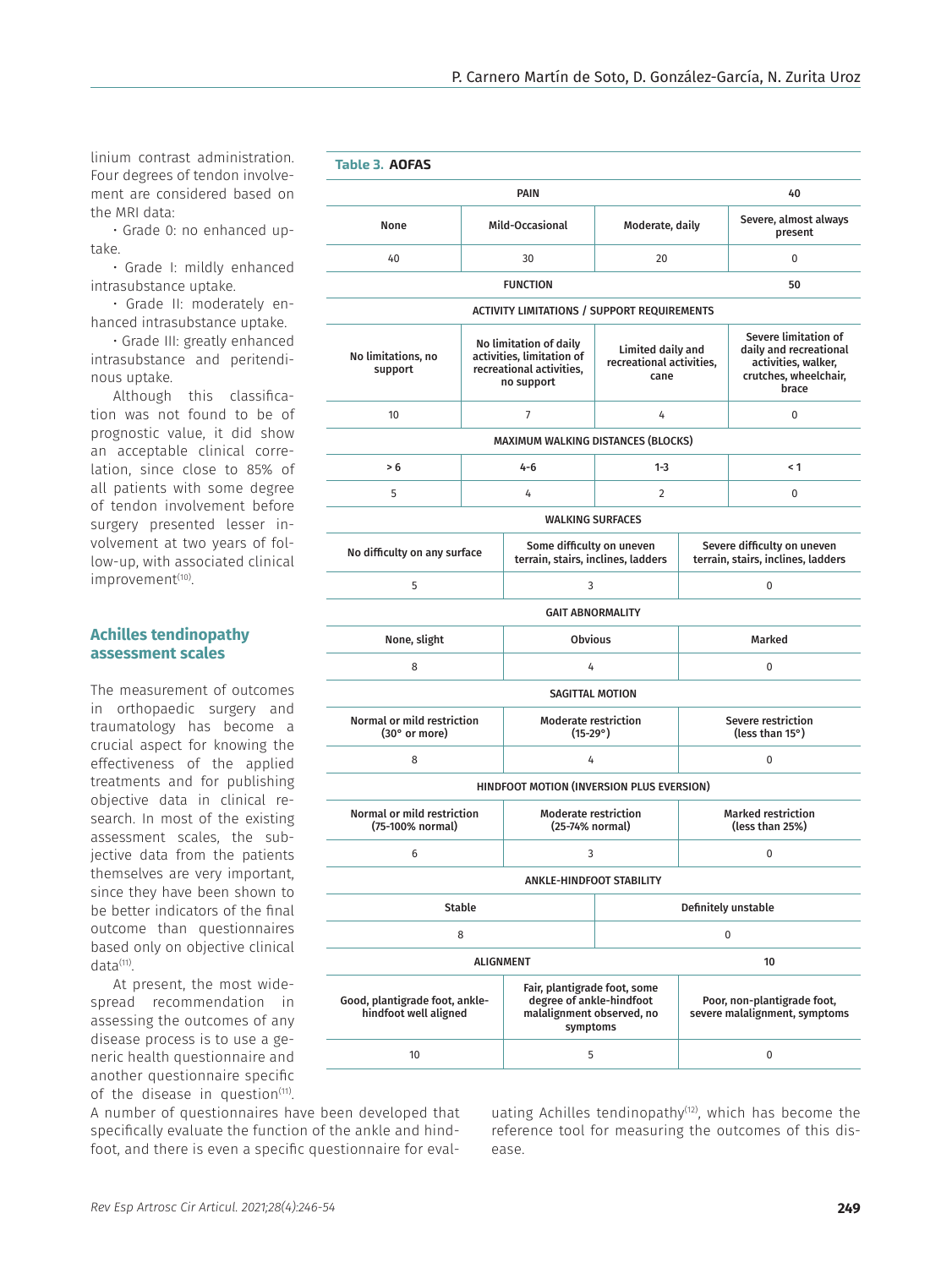## *Evaluation of health condition*

The  $SF-12^{(13)}$  (Table 2), as the short version of the SF-36<sup>(14,15)</sup>, is a good example of a generic questionnaire, since it offers a general view of the patient health condition. Furthermore, it can be completed easily and rapidly. The scores of each of the dimensions of the SF-12 range between 0-100, where 100 indicates optimum health and 0 is the poorest score possi $b|e^{(14,15)}$ .

## *Specific evaluation of foot and ankle disorders*

### Foot and Ankle Ability Measure (FAAM)(16)

The FAAM is a generic scale used for the evaluation of foot and ankle disorders, and exclusively measures subjective aspects of the disease. It is especially focused on individuals with great physical demands, and so has been mainly used in athletes with chronic ankle instability. This tool consists of 29 items divided into two parts: gestures related to activities of daily living (21 items) and aspects gestures of sports activity (8 items). The FAAM has not been validated in Spanish or for specifically evaluating disorders of the Achilles tendon.

#### **Table 4. EFAS**

Please answer each question by selecting the answer that the best describes your situation in the last week. Each question can be answered on a 5 point scale, with description given for 2 endpoints of the scale. If the question does not apply to you, please indicate this by checking the N/A box

|                                                                                             | N/A | Always<br>0 | 1 | $\mathfrak{p}$ | 3 | <b>Never</b><br>4 |
|---------------------------------------------------------------------------------------------|-----|-------------|---|----------------|---|-------------------|
| 1. Do you have pain in your<br>foot and/or ankle when<br>you are at rest?                   |     |             |   |                |   |                   |
| 2. How far can you walk<br>before you get pain in<br>your foot and/or ankle?                |     |             |   |                |   |                   |
| 3. How much has your<br>gait changed because<br>your foot and/or ankle<br>problem?          |     |             |   |                |   |                   |
| 4. Do you have difficulty<br>walking on uneven<br>surfaces?                                 |     |             |   |                |   |                   |
| 5. Do you have pain in your<br>foot and/or ankle when<br>you are walking?                   |     |             |   |                |   |                   |
| 6. How often do you have<br>pain in your foot and/<br>or ankle during physical<br>activity? |     |             |   |                |   |                   |

#### SPORTS QUESTIONS

Please only answer these questions if you regularly engage in sports activities. If a specific question does not apply to your chosen sport, please check the N/A box

| N/A | Impossible<br>0 | 1 | $\overline{2}$ | 3 | No<br>limitation<br>4 |  |
|-----|-----------------|---|----------------|---|-----------------------|--|
|     |                 |   |                |   |                       |  |
|     |                 |   |                |   |                       |  |
|     |                 |   |                |   |                       |  |
|     |                 |   |                |   |                       |  |
|     |                 |   |                |   |                       |  |

## American Orthopaedic Foot and Ankle Society (AOFAS)<sup>(17)</sup> (Table 3)

Originally published in 1994, this is the most widely used foot and ankle scale in clinical research<sup>(18)</sup>. It consists of 4 classification systems, each adapted to a different anatomical area, namely the ankle-hindfoot, midfoot, hallux-metatarsophalangeal zone-interphalangeal joints and metatarsophalangeal-lesser interphalangeal joints. The scale integrates subjective and objective data and comprises three sections: function, pain and alignment. The AOFAS has been used to evaluate different procedures such as trauma surgery, arthroplasties, arthrodesis, etc. It therefore has not been specifically designed to evaluate the function of the Achilles tendon, though it offers excellent reproducibility and clinical correlation $(19,20)$ . Nevertheless, it has a number of limitations that must be taken into account. Firstly, the AOFAS has not been formally validated<sup>(18,21)</sup>. Furthermore, over half of the evaluated items are not considered to be especially important by either patients or physicians<sup>(22)</sup>. Lastly, this tool must be evaluated by an examiner, which can generate inter-observer variability and reduce the valid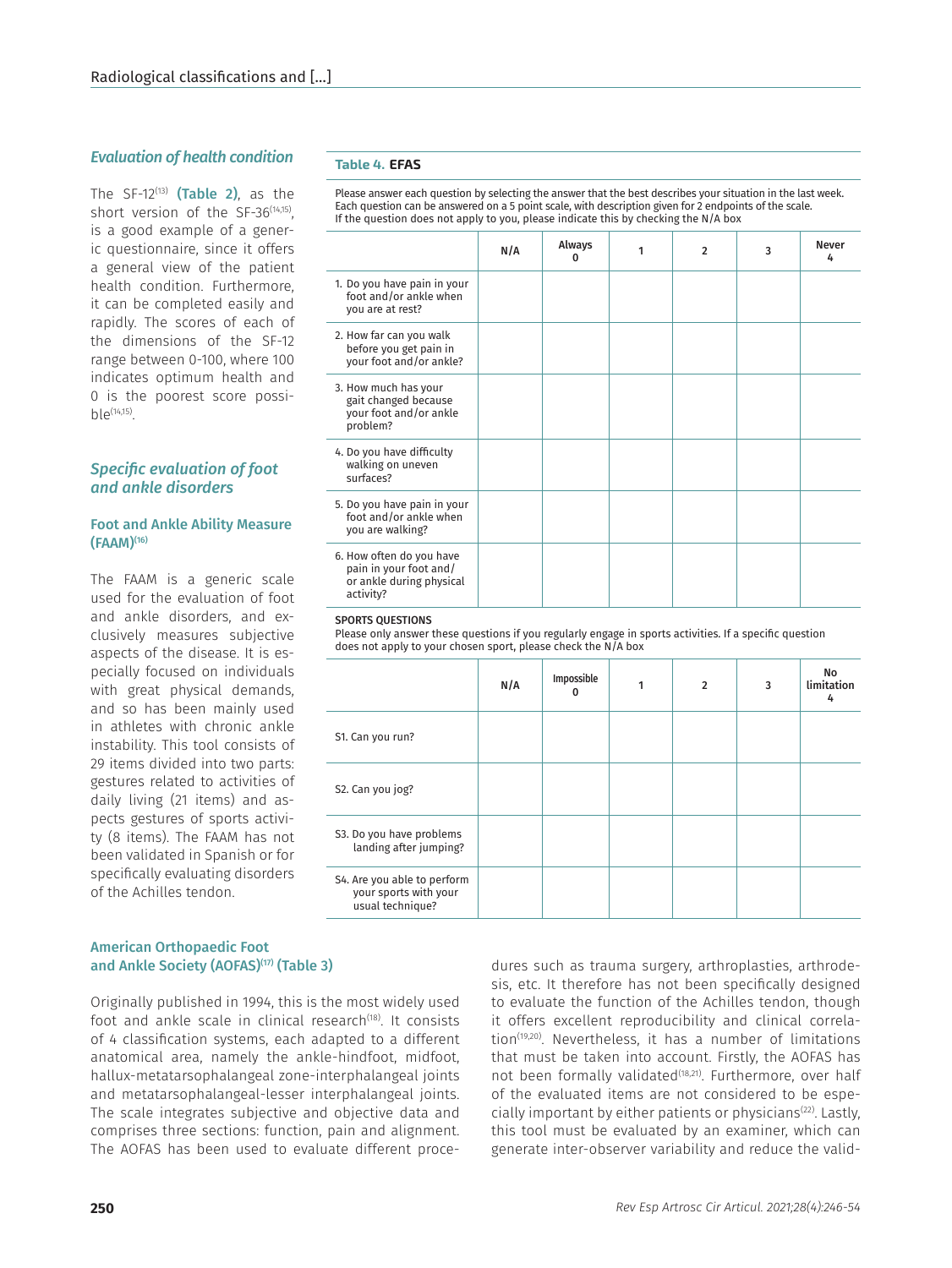ity of the results obtained. For all these reasons, it is currently not advised to use this scale on an isolated basis for evaluating patients with foot and ankle problems(18).

## European Foot and Ankle Score  $(EFAS)^{(23)}$  (Table 4)

The EFAS is the assessment system of the European Foot and Ankle Society. In the same way as the previous scale, it is useful for evaluating the function of the ankle and subtalar, talonavicular and calcaneocuboid regions, and has been used to evaluate the treatment of fractures, arthroplasties, arthrodesis and instability procedures. This instrument is divided into 2 parts: a general questionnaire referred to pain and activities of daily living, and a section specifically dedicated to sports.

#### Foot and Ankle Outcome Score (FAOS)(24)

The FAOS is a questionnaire entirely self-completed by the patient. It comprises 42 items that evaluate the outcomes based on 5 subscales (pain, other symptoms, activities of daily living, sports and leisure activities, and quality of life related to the foot and ankle). It appears to be useful for evaluating outcomes that are relevant for the patient and addresses ankle stability following ligament reconstruction.

## Visual Analogue Scale-Foot and Ankle (VAS-FA)<sup>(2)</sup>

The VAS-FA is a visual scale that evaluates disorders of the foot and ankle. It has been

#### **Table 5. VISA-A**

| 1. For how many minutes do you have stiffness in the Achilles region on first getting up? |  |  |  |  |  |  |  |  |  |                 |
|-------------------------------------------------------------------------------------------|--|--|--|--|--|--|--|--|--|-----------------|
|                                                                                           |  |  |  |  |  |  |  |  |  |                 |
| 100<br>min                                                                                |  |  |  |  |  |  |  |  |  | $0 \text{ min}$ |

#### 2. Once you are warmed up for the day, do you have pain when stretching the Achilles tendon fully over the edge of a step? (keeping knee straight)

|                                                                                                                                                                                            |  |  |  |  |  |  |  |  | 10      |
|--------------------------------------------------------------------------------------------------------------------------------------------------------------------------------------------|--|--|--|--|--|--|--|--|---------|
| Strong<br>severe<br>pain                                                                                                                                                                   |  |  |  |  |  |  |  |  | No pain |
| 3. After walking on flat ground for 30 minutes, do you have pain within the next 2 hours? (If unable to<br>walk on flat ground for 30 minutes because of pain, score 0 for this question). |  |  |  |  |  |  |  |  |         |

| $\mathbf 0$              | 2              | 3                                                              | 4 | 5 | 6 | 8 | 9 | 10      |
|--------------------------|----------------|----------------------------------------------------------------|---|---|---|---|---|---------|
| Strong<br>severe<br>pain |                |                                                                |   |   |   |   |   | No pain |
|                          |                | 4. Do you have pain walking downstairs with normal gait cycle? |   |   |   |   |   |         |
| $\mathbf 0$              | $\overline{2}$ | 3                                                              | 4 | 5 | 6 | 8 | 9 | 10      |
| Strong<br>severe<br>pain |                |                                                                |   |   |   |   |   | No pain |

5. Do you have pain during or immediately after doing 10 (single leg) heel raises from a flat surface?

| 0                        | $\mathcal{P}$ | 3                                                                  | 4 | 5 | 6 | 8 | 9 | 10      |
|--------------------------|---------------|--------------------------------------------------------------------|---|---|---|---|---|---------|
| Strong<br>severe<br>pain |               |                                                                    |   |   |   |   |   | No pain |
|                          |               | 6. How many single leg hops can you do without pain?               |   |   |   |   |   |         |
| $\Omega$                 | $\mathcal{P}$ | 3                                                                  | 4 | 5 | 6 | 8 | 9 | 10      |
|                          |               | 7. Are you currently undertaking sport or other physical activity? |   |   |   |   |   |         |
|                          |               |                                                                    |   |   |   |   |   |         |

| Not at all                                                                            |       |
|---------------------------------------------------------------------------------------|-------|
| Modified training $\pm$ modified competition                                          | $\mu$ |
| Full training $\pm$ competition, but not at the same level as when the symptoms began |       |
| Competition at the same or a higher level than as when the symptoms began             | 10    |

#### 8. Please complete EITHER A, B or C in this question.

- If you have no pain while undertaking Achilles tendon loading sports please complete only A.
- If you have pain while undertaking Achilles tendon loading sports but it does not stop you from completing the activity, please complete only B.
- If you have pain that stops you from completing Achilles tendon loading sports, please complete only C.

|   |                                                                                                                                                                                        | 0                |                 | 14               | 21               | 30               |
|---|----------------------------------------------------------------------------------------------------------------------------------------------------------------------------------------|------------------|-----------------|------------------|------------------|------------------|
| A | If you have no pain while undertaking Achilles<br>tendon loading sports, for how long can you train/<br>practise?                                                                      | Not<br>at<br>all | $1 - 10$<br>min | $11 - 20$<br>min | $21 - 30$<br>min | $\geq 30$<br>min |
| B | If you have some pain while undertaking Achilles<br>tendon loading sports, but it does not stop you<br>from completing your training/practice, for how<br>long can you train/practise? | Not<br>at<br>all | $1 - 10$<br>min | $11 - 20$<br>min | $21 - 30$<br>min | $\geq 30$<br>min |
|   | If you have pain that stops you from completing<br>your training/practice in Achilles tendon loading<br>sports, for how long can you train/practise?                                   | Not<br>at<br>all | $1 - 10$<br>min | $11 - 20$<br>min | $21 - 30$<br>min | $\geq 30$<br>min |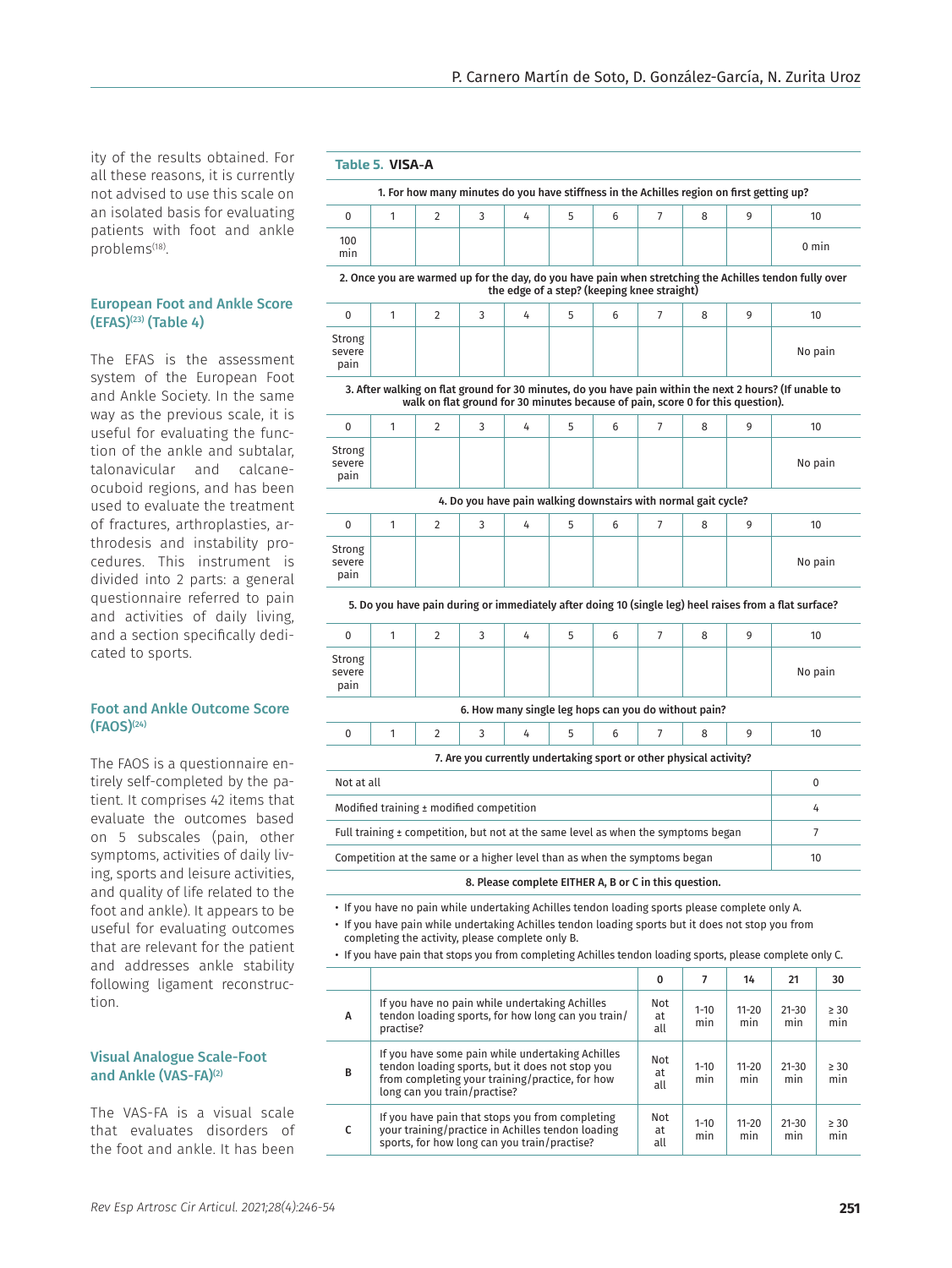validated for both healthy individuals and patients with disease conditions. The instrument is reliable and has been validated in a number of languages. The VAS-FA consists of 20 items divided into 3 groups: pain, function and others.

## Foot Function Index (FFI)<sup>(25)</sup>

The FFI is a subjective scale that consists of 23 items in its original description, divided into 3 subscales: pain, function and limitation of activity. All the variables are measured using a visual scale, where higher scores indicate greater disease. A number of subsequent versions have been developed, since the original scale could not be completed by different population groups, leaving too many unanswered questions<sup>(26)</sup>. At present, all these subsequent versions have not shown sufficient validity compared with the SF-36. Its isolated use therefore cannot be recommended<sup>(21,26)</sup>.

## Manchester-Oxford Foot Questionnaire (MOXFQ)<sup>(27)</sup>

The MOXFQ is a scale entirely self-completed by the patient. It was originally designed to evaluate the outcomes of foot and ankle surgeries in clinical trials, and therefore proved useful only in the academic setting $(27)$ . It consists of 3 sections: pain, gait / difficulty standing, and social interaction, and higher scores are indicative of increased severity of disease. A short version, the MOXFQ-Index, has recently been introduced, with results comparable to those of the original MOXFQ, and possessing adequate validity compared with the  $SF-36^{(28)}$ .

## *Specific assessment of Achilles tendinopathy*

The Victorian Institute of Sports Assessment–Achilles questionnaire (VISA-A)<sup>(29)</sup> (Table 5) is the only scale specifically developed to evaluate Achilles tendinopathy. It measures the severity of tendinopathy based on the assessment of pain, function and the impact upon activity. This instrument consists of 10 items: stiffness, pain on walking, pain on stretching, walking down stairs, standing on tiptoe, jumping on one leg, sports activity, pain on loading the tendon, and training time. The VISA-A uses a numerical rating scale from 0-100 points, where higher scores correspond to people with improved functional condition.

It is easily understood by patients and has been shown to offer good clinical correlation<sup>(30)</sup>. In addition, the VISA-A has been validated in Spanish<sup>(31)</sup>. In sum, it is considered to be the reference scale for assessing the severity of Achilles tendinopathies.

## **Discussion**

The present review describes different radiological classifications of Achilles tendinopathy, and the most commonly used clinical assessment scales. Both tools are employed to better characterise disease and allow a more detailed description of the disease process, with a view to facilitating the therapeutic approach.

It is clear that most of the described classifications are based on the ultrasound findings. This is because the accessibility of ultrasound has caused it to become the first choice of use of imaging diagnostic technique in most cases. However, the ultrasound findings with demonstrated clinical correlation or of prognostic value are scarce<sup>(32)</sup>. In 2018, Matthews *et al*. published a systematic review of the ultrasound classifications of Achilles tendinopathies, with the aim of determining the most widely used parameters<sup>(33)</sup>. Likewise, they conducted a meta-analysis to determine whether any ultrasound finding was of prognostic value in relation to the development of symptoms. The study included 19 publications, and the parameters most commonly used for establishing a classification were found to be the thickness of the tendon, echogenicity, and the presence of vascularisation. These findings were of prognostic utility in reference to the development of clinical symptoms, especially when 3 parameters were measured simultaneously instead of only 2. The authors therefore concluded that although there is great variability in the published ultrasound classifications, the most reliable tools in terms of prognostic value should at least include the aforementioned 3 parameters. However, no classifications including these parameters and applied to clinical practice on a generalised basis have been developed to date. In addition, as has been commented above, very few classifications are of prognostic value. As a result, it is currently not possible to recommend basing therapeutic decisions exclusively on the radiological stage of the disease.

The assessment scales allow numerical quantification of the severity of the disorder. An ideal assessment tool should be able to record clinically relevant changes, and should be reliable, validated and reproducible. Objective measurements, such as radiological parameters, might not adequately correlate to the patient symptoms or quality of life<sup>(2)</sup>. No clear consensus has been reached regarding which clinical assessment scale to use in patients with Achilles tendinopathy $(3,4)$ .

Curiously, the scale most widely used to assess disease of the foot and ankle - the AOFAS - has not demonstrated sufficient validity in comparison with other less recognised scales such as the FFI, the FAOS or the FAAM. As a result, its isolated use for assessing the outcomes cannot be recommended<sup>(18)</sup>. These other scales, including the MOXFQ, do not specifically address Achilles tendinopathy, and have been validated for more general disorders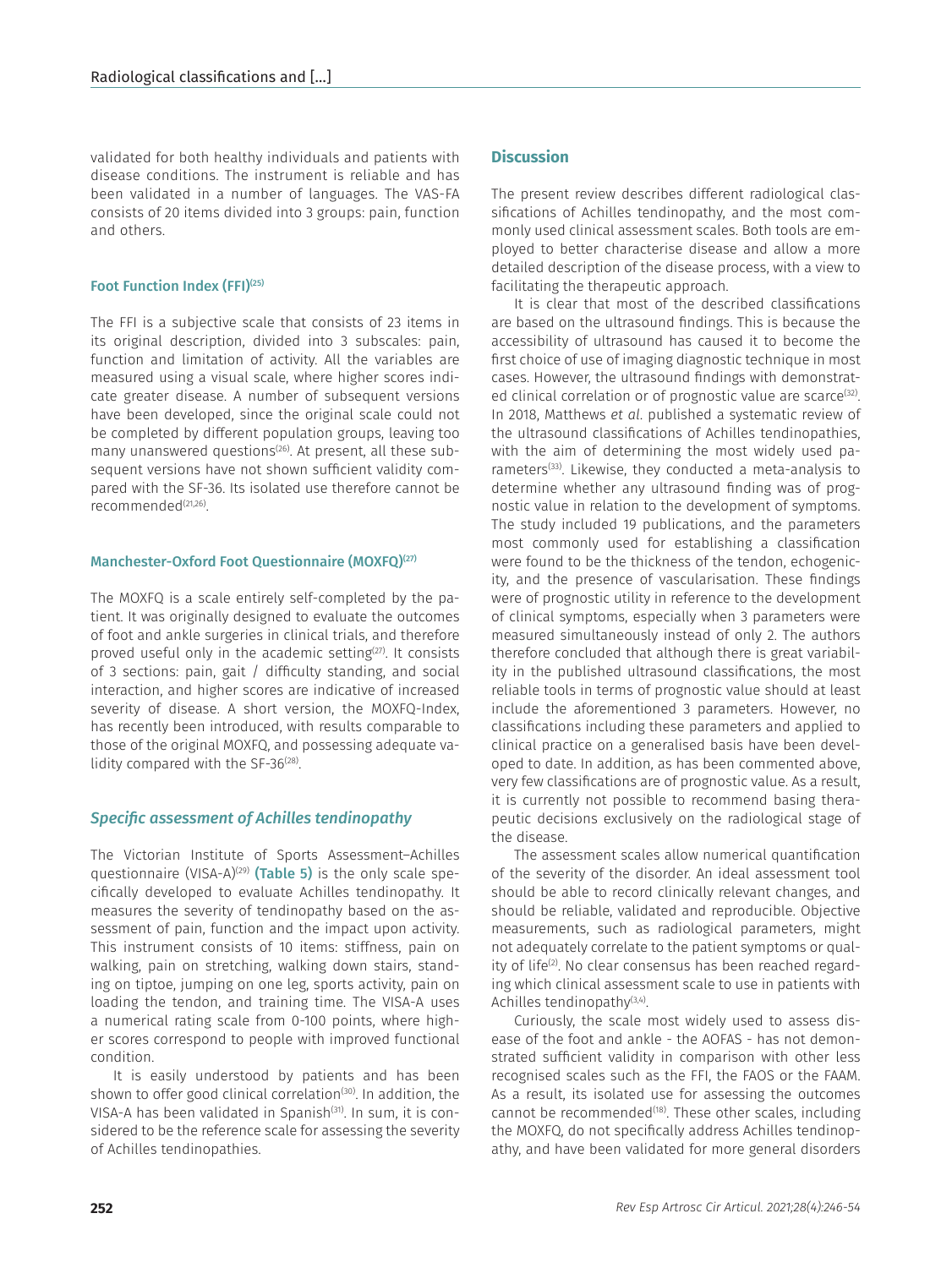of the foot and ankle. The exception could be the FAAM, which has been validated for assessing chronic ankle instability. Thus, the VISA-A is seen to be the most specific and reliable option for assessing Achilles tendinopathy, and its use should thus be recommended, associated to a generic health questionnaire.

The main limitation of the present study is that it is not a systematic review, and no analysis is made of the results described in the literature. It is a narrative review made to describe the radiological classifications and the clinical assessment scales used in patients with Achilles tendinopathy.

## **Conclusions**

The ultrasound findings that appear to be of prognostic value in evaluating Achilles tendinopathy are the thickness of the tendon, the presence of neovascularisation, and echogenicity measured simultaneously. To date, no radiological classification has included these items or is able to offer adequate prognostic correlations; as a result, no concrete classification may be considered preferable to the rest. At least both a general and a specific health questionnaire should be used. In this regard, the VISA-A is the only specific Achilles tendinopathy assessment scale developed to date, and has been shown to be reproducible and offer good clinical correlation.

## **Ethical responsibilities**

Conflicts of interest. The authors state that they have no conflicts of interest.

Financial support. This study has received no financial support.

Protection of people and animals. The authors declare that this research has not involved human or animal experimentation.

**Data confidentiality.** The authors declare that the protocols of their centre referred to the publication of patient information have been followed.

Right to privacy and informed consent. The authors declare that no patient data appear in this article.

#### **References**

- 1. Meshal A, Najla A, Maryam A, Mark G. Cross-cultural adaptation and validation of an Arabic version of the American Orthopedics Foot and Ankle Score (AOFAS). Foot Ankle Surg. 2020 Dec;26(8):876-82.
- 2. Saarinen AJ, Uimonen MM, Sandelin H, Toom A, Richter M, Repo JP. Minimal important change for the visual analogue scale foot and ankle (VAS-FA). Foot Ankle Surg. 2021 Feb;27(2):196-200.
- 3. Jia Y, Huang H, Gagnier JJ. A systematic review of measurement properties of patient-reported outcome measures for use in patients with foot or ankle diseases. Qual Life Res. 2017;26:1969-2010.
- 4. Rolfson O, Eresian KC, Bohm E, et al. Patient-reported outcome measures in arthroplasty registries. Acta Orthop. 2016;87:3-8.
- 5. Archambault JM, Wiley JP, Bray RC, Verhoef M, Wiseman DA, Elliott PD. Can sonography predict the outcome in patients with achillodynia? J Clin Ultrasound. 1998 Sep;26(7):335-9.
- 6. Del Buono A, Chan O, Maffulli N. Achilles tendon: functional anatomy and novel emerging models of imaging classification. Int Orthop. 2013 Apr;37(4):715-21.
- 7. Ohberg L, Alfredson H. Ultrasound guided sclerosis of neovessels in painful chronic Achilles tendinosis: pilot study of a new treatment. Br J Sports Med. 2002 Jun;36(3):173-5.
- 8. De Jonge S, de Vos RJ, Van Schie HT, Verhaar JA, Weir A, Tol JL. One-year follow-up of a randomised controlled trial on added splinting to eccentric exercises in chronic midportion Achilles tendinopathy. Br J Sports Med. 2010 Jul;44(9):673-7.
- 9. De Vos RJ, Weir A, Cobben LP, Tol JL. The value of power Doppler ultrasonography in Achilles tendinopathy: a prospective study. Am J Sports Med. 2007 Oct;35(10):1696-701.
- 10. Shalabi A, Kristoffersen-Wiberg M, Aspelin P, Movin T. MR evaluation of chronic Achilles tendinosis. A longitudinal study of 15 patients preoperatively and two years postoperatively. Acta Radiol. 2001 May;42(3):269-76.
- 11. Feliu EC, Vidal N, Conesa X. Escalas de valoración en cirugía ortopédica y traumatología. Trauma. 2010;21(1):34-43.
- 12. Robinson JM, Cook JL, Purdam C, et al.; Victorian Institute Of Sport Tendon Study Group. The VISA-A questionnaire: a valid and reliable index of the clinical severity of Achilles tendinopathy. Br J Sports Med. 2001 Oct;35(5):335-41.
- 13. Huo T, Guo Y, Shenkman E, Muller K. Assessing the reliability of the short form 12 (SF-12) health survey in adults with mental health conditions: a report from the wellness incentive and navigation (WIN) study. Health Qual Life Outcomes. 2018 Feb 13;16(1):34.
- 14. Alonso J, Regidor E, Barrio G, Prieto L, Rodríguez C, de la Fuente L. Valores poblacionales de referencia de la versión española del Cuestionario de salud SF-36. Med Clin (Barc). 1998;111:410-6.
- 15. Bhandari M, Sprague S, Hanson B, et al. Health-Related Quality of Life Following Operative Treatment of Unstable Ankle Fractures: A Prospective Observational Study. J Orthop Trauma. 2004 Jul;18(6):338-45
- 16. Martin RL, Irrgang JJ. Burdett RG, Conti SF, van Swearingen JM. Evidence of validity for the Foot and Ankle Ability Measure (FAAM). Foot Ankle Int. 2005;26:968-83.
- 17. Kitaoka HB, Alexander IJ, Adelaar RS, Nunley JA, Myerson MS, Sanders M. Clinical rating systems for the ankle-hindfoot, midfoot, hallux, and lesser toes. Foot Ankle Int. 1994 Jul;15(7):349-53.
- 18. Shazadeh Safavi P, Janney C, Jupiter D, Kunzler D, Bui R, Panchbhavi VK. A Systematic Review of the Outcome Evaluation Tools for the Foot and Ankle. Foot Ankle Spec. 2019 Oct;12(5):461-70.